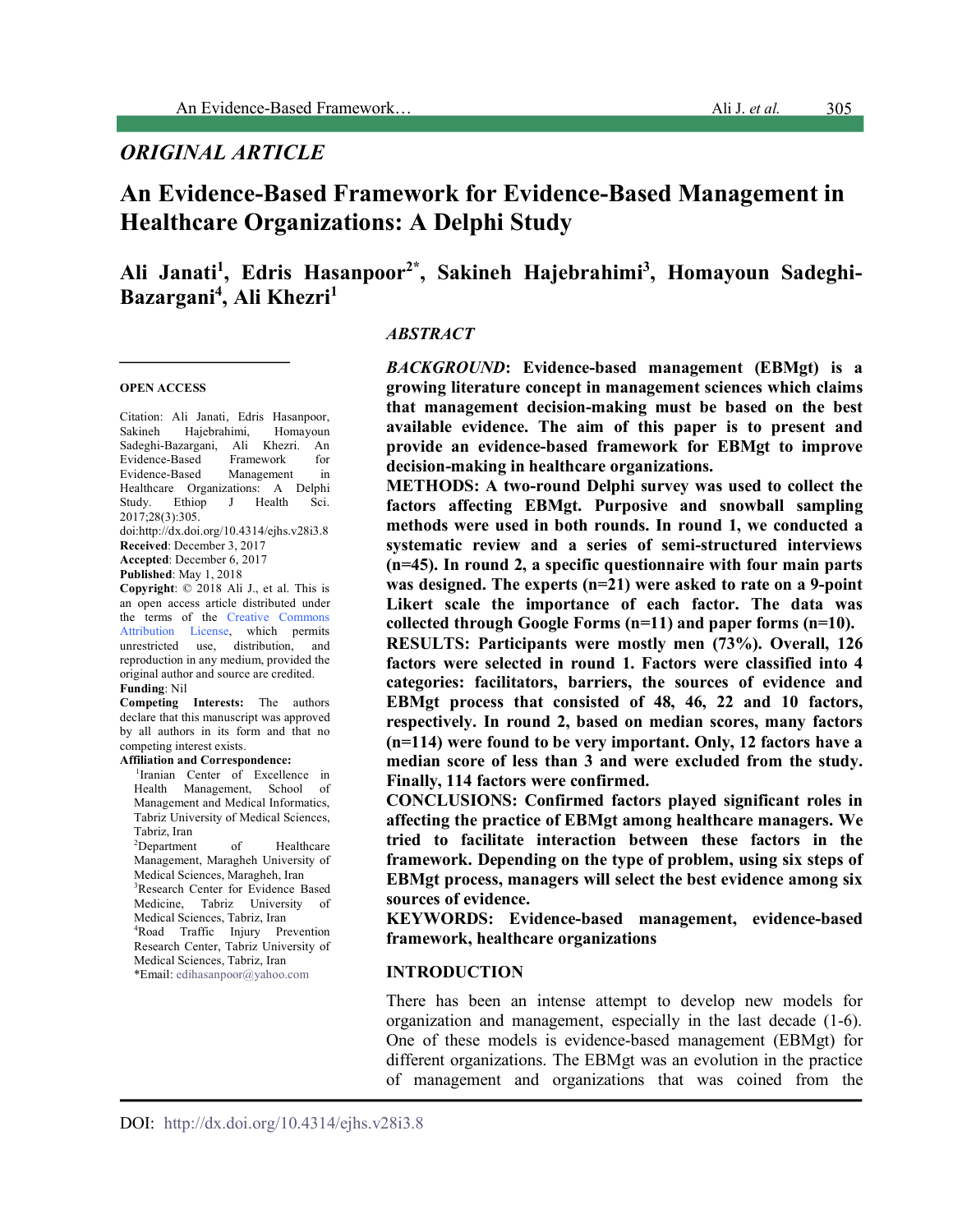Ethiop J Health Sci. Vol. 28, No. 3 May 2018 306

"Evidence-Based Medicine (EBMed)" by Sackett in the 1990s (1,3,7-11).

According to several founders of this movement, "evidence-based medicine is the conscientious, explicit, and judicious use of current best evidence in making decisions about the care of individual patients" (5,7). Now, its principles are developing across disciplines such as education, criminology, disaster management, health policy, economics and public policy (5,12). In management and healthcare organizations, however, EBMgt is still in its infancy and a large number of researchers demonstrate that it needs to develop more of a comprehensive framework (13- 15).

Evidence-based management is the systematic application of the best available evidence to management decision-making, aimed at improving the performance of healthcare organizations (16-20). The use of an evidencebased approach has been proposed to get better practice of health care management by progressing in the quality of managerial decisions (8,21-23). The EBMgt seeks to have managers who make judgments based on facts and information by analyzing facts appropriately to make these judgments to a greater degree (4,11,24). Healthcare managers should learn to search and critically appraise evidence from management research as a basis for their practice(5,10,24).

Patient safety, quality of healthcare, widespread demands for decreasing the cost of care and service, and value-based purchasing all require healthcare managers to take an evidencebased approach when making decisions. It is essential to adopt an EBMgt approach for health administration. Health managers are accountable and responsible for both their patients and their healthcare organizations (25).

There are many viewpoints regarding EBMgt. These viewpoints have been inspired by researchers and experts in management and organization. Many researchers have investigated the concept, applications, gaps and components of EBMgt in their research during recent years(1, 3- 5,24,26-30). Although these studies have provided extensive knowledge about EBMgt and its importance, the practical application of this topic from these studies is limited. Therefore, it is essential to introduce a practical model or framework in EBMgt.

Additionally, to facilitate the uptake of EBMgt, we need to know about managers' viewpoints and perceived barriers and facilitators towards it. Recognizing the specific viewpoints and perceived barriers and facilitators to EBMgt can help to develop new practice and skill in the workplace. In addition, to achieve this aim, it is necessary to identify factors affecting the EBMgt.Therefore, an evidence-based framework is needed to practically develop the process of decision-making. Finally, we present the framework of EBMgt for healthcare organizations that it helps to improve the decision-making process. Therefore, managers of all levels of the healthcare organizations can rely on the evidencebased framework in their decisions.

### **METHODS**

We conducted a two-round Delphi study among health managers and other experts in management sciences to confirm the sources of evidence, EBMgt process, key barriers and facilitating factors for EBMgt implementation in Iran.

The Delphi technique is based on a structured process for collecting and purifying knowledge from a team of experts by means of a series of questionnaires integrated with controlled viewpoint feedback. It is considered to be a strong methodology for achieving a rigorous consensus of experts on a specific theme. There is no consensus on the panel size for Delphi studies. In the classic Delphi approach, four rounds are used, although in previous studies, two or three rounds were preferred (31-33).

Participants consisted of policy-makers and managers of the Ministry of Health and Medical Education (MOHME), research managers and policy-makers elsewhere, hospital managers, specialists in the field of health policy and management, experts of health research centers and experienced administrators. Purposive and snowball sampling techniques were used to identify experts who could provide insight into the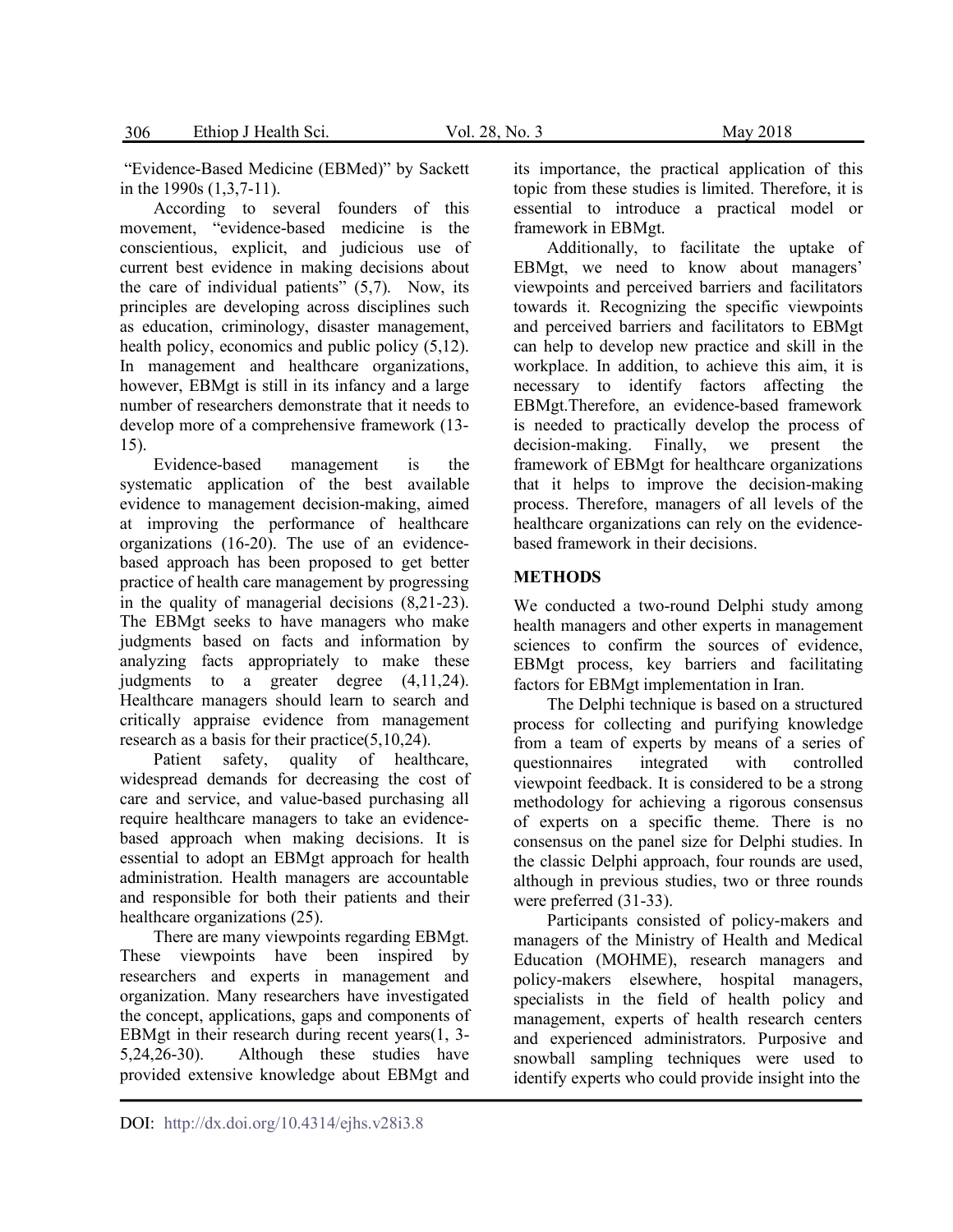Table 1: Characteristics of the research participants in Delphi.

| Organizations (provinces)                 | Positions                                                                             | Participants     | Participants     |
|-------------------------------------------|---------------------------------------------------------------------------------------|------------------|------------------|
|                                           |                                                                                       | (round 1)        | (round 2)        |
| ICEHM (East Azerbaijan)                   | Expert of management sciences in the                                                  | 6                | 6                |
|                                           | center, associate professor in health policy,<br>economics and management, managerial |                  |                  |
|                                           | experience, ICEHM manager                                                             |                  |                  |
| Iranian EBM Centre of                     | Senior managers in Iranian EBM Centre of                                              | $\mathfrak{Z}$   | $\boldsymbol{0}$ |
| Excellence (East Azerbaijan)              | Excellence, expert in method of systematic                                            |                  |                  |
|                                           | reviews                                                                               |                  |                  |
| Ministry of Health and Medical            | Office director in the hospital management                                            | $\mathfrak{Z}$   | $\overline{2}$   |
| Education (MoHME)                         | and clinical service excellence, deputy of                                            |                  |                  |
|                                           | MoHME in the field of planning, senior                                                |                  |                  |
| Health care organizations                 | manager in MoHME<br>Hospital managers, faculty members in                             | 11               | 3                |
| (Qazvin, West and East                    | health services management                                                            |                  |                  |
| Azerbaijan)                               |                                                                                       |                  |                  |
| Tabriz University of Medical              | Associate professor in health information                                             | $\overline{4}$   | 3                |
| Sciences                                  | management                                                                            |                  |                  |
| Tehran University of Medical              | Associate professor in health policy,                                                 | $\overline{4}$   | $\overline{2}$   |
| Sciences                                  | economics and management; managerial                                                  |                  |                  |
|                                           | experience<br>Associate professor in health services                                  |                  |                  |
| Yazd University of Medical<br>Sciences    | management                                                                            | 1                | $\boldsymbol{0}$ |
| Zanjan University of Medical              | Associate professor in health services                                                | $\boldsymbol{0}$ | 1                |
| Sciences                                  | management                                                                            |                  |                  |
| Hamadan University of Medical             | Associate professor in health services                                                | $\overline{2}$   | 1                |
| Sciences                                  | management, Managerial experience in                                                  |                  |                  |
|                                           | health sector                                                                         |                  |                  |
| Uremia University of Medical<br>Sciences  | Managerial experience in health sector                                                | 1                | 1                |
| Iran University of Medical                | Managerial experience in hospital, senior                                             | 5                | 1                |
| Sciences                                  | manager in faculty of health management,                                              |                  |                  |
|                                           | faculty members in health services                                                    |                  |                  |
|                                           | management                                                                            |                  |                  |
| Ardabil University of Medical             | Professor in the field of management                                                  | 1                | 1                |
| Sciences                                  | science, managerial experience<br>Associate professor in the field of                 |                  | $\boldsymbol{0}$ |
| University of Tabriz (East<br>Azerbaijan) | management science (organizational policy                                             | 1                |                  |
|                                           | making)                                                                               |                  |                  |
| University of Tehran                      | Professor in the field of strategic                                                   | 1                | $\boldsymbol{0}$ |
|                                           | management                                                                            |                  |                  |
| TarbiatModares University                 | Professor in the field of management                                                  | 1                | $\theta$         |
| (Tehran)                                  | science                                                                               |                  |                  |
| AllamehTabataba'i University              | Professor in the field of management                                                  | $\mathbf{1}$     | $\boldsymbol{0}$ |
| (Tehran)<br>Total                         | science                                                                               | 45               | 21               |
|                                           |                                                                                       |                  |                  |

DOI: http://dx.doi.org/10.4314/ejhs.v28i3.8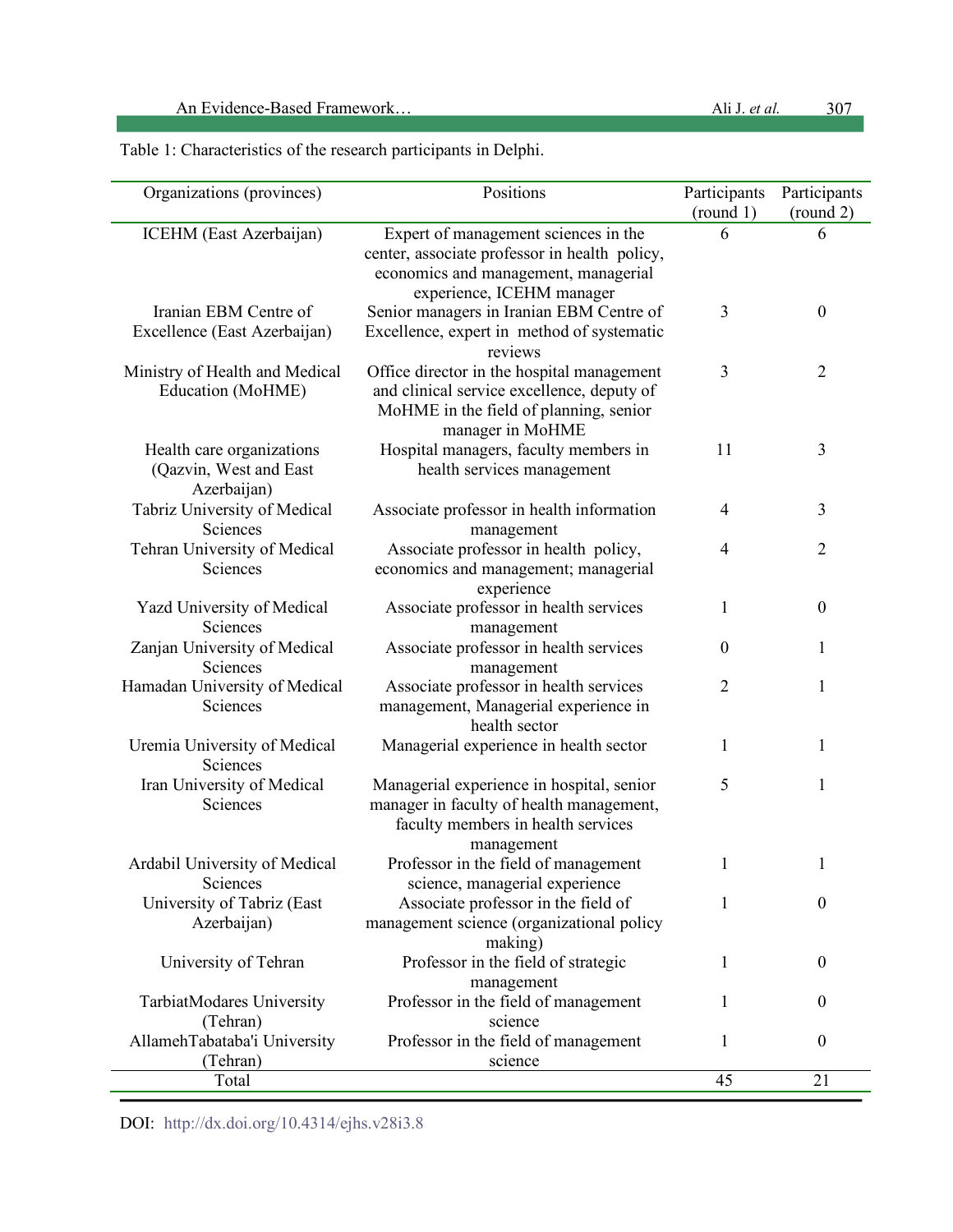phenomenon from all Iranian provinces. Basic descriptive characteristics of the participants are displayed in Table 1.

**Ethical consideration:** The project proposal was approved by the Ethical Committee (Ethical code of project: TBZMED.REC.1395.497). Verbal and written confirmation of guaranteed anonymity was given to the experts. A formal letter was sent through email and telegram messenger by Iranian Center of Excellence in Health Management (ICEHM) about the aim of the study and the satisfaction of experts for participating in Delphi.

**Design of the Delphi study**: As it is necessary to obtain the factors for designing framework of EBMgt, to identify the factors influencing EBMgt, a series of semi-structured interviews and systematic review were conducted.

#### **Round 1: The systematic review and interviews**

To identify the factors (barriers and facilitators) influencing EBMgt, a series of semi-structured interviews and systematic review were conducted. The systematic review was conducted on six electronic databases (PubMed, Web of Science, Cochrane, ProQuest, Embase, and Scopus). In addition, we searched Google Scholar, Emerald, Academy of Management (AOM), and the website for the Center for Evidence-Based Management (CEBMa) for articles related to EBMgt. Among the 26,011 records identified from database searches, 17,278 records remained after we removed duplicates, and 197 articles remained for full-text assessment. Overall, 26 studies were selected for synthesizing. Moreover, 45 semistructured interviews were conducted of which 7 were conducted by telephone. Barriers and facilitators identified in the systematic review and semi-structured interviews were categorized into 5 domains each.

The facilitators were categorized into the following areas: organizational factors, managers' characteristics and individual factors, factors related to research productions and external or environmental factors and social/interpersonal factors. The barriers to managers' use of EBMgt were categorized into the following areas: barriers about managers' characteristics, decision-making environment, training and research system and organizational barriers. On the other hand, the sources of evidence were divided into six categories that included: scientific and research evidence (SRE), facts and information of hospital, political-social development plans, managers' professional expertise, ethical-moral evidence (EME) and values and expectations of all stakeholders.

#### **Round 2**

According to our classification above, we designed a specific questionnaire which consisted of four main parts. The experts were asked to rate on a 9-point Likert scale  $(1 = not at all important,$  $9 =$  essential) the importance of each factor. For each category of factors, an open-ended question was added to capture factors that were missing in the list. Questionnaires were collected through the internet by the Google Forms (n=11) and others were collected through paper forms (n=10).

**Data analysis**: In round 1, the synthesis involved interpretative analysis following the principles of meta-synthesis. Included studies were read, reread and details of the studies recorded. In addition, all the texts were read and then challenges and components were coded as themes. In the next step, homogeneous themes were composed and then categories were created. All themes and categories emerged from the obtained data.

In round 2, median scores were calculated as indicators of the importance of factors for each category of the sources of evidence, EBMgt process, barriers and facilitators. Factors with a median score of 7 or higher were considered very important. Factors with a median score of 4 to 6 were considered important that were entered in the next round. In addition, scores of 3 or lower were considered not important enough to be included in the framework.

### **RESULTS**

Among the 94 experts invited to join one of the two Delphi study groups, 66 participants responded to all questions. The participants were mostly men (70%). They were selected from 18 organizations (research institutes, training

DOI: http://dx.doi.org/10.4314/ejhs.v28i3.8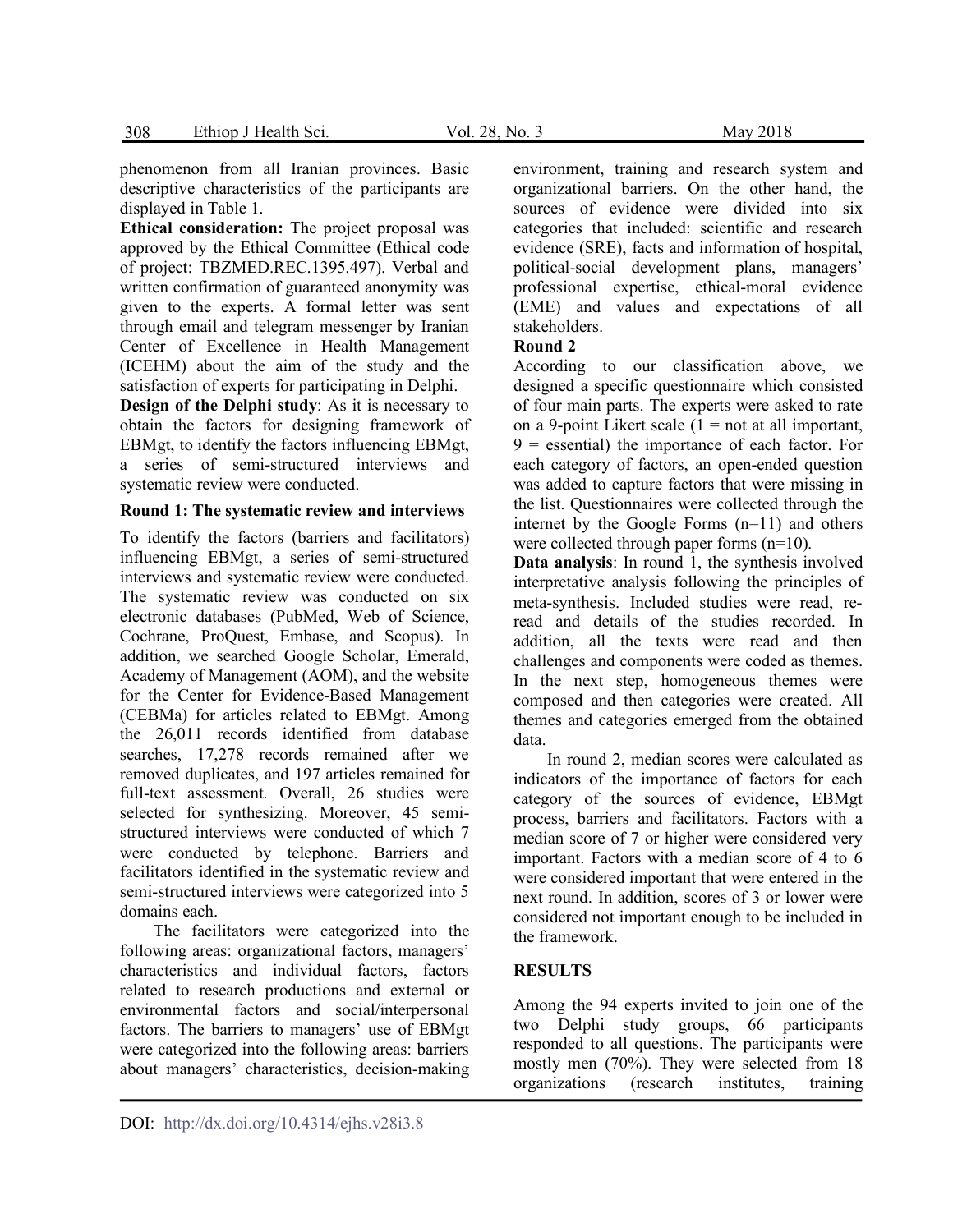organizations and universities, hospitals and MoHME) in 9 Iranian provinces. In round 1, 56 experts were invited by the ICEHM; forty-five 45 persons consented to be participated (response rate of 80%). In round 2, the number of invited persons was 38 of whom 21 agreed to be participated (response rate of 55.26%).

Table 2: The confirmed and excluded factors by experts in round 1 and 2.

| Main themes     | Factors                        | Identified     |                | Number of factors | Median scores  |                              |
|-----------------|--------------------------------|----------------|----------------|-------------------|----------------|------------------------------|
|                 |                                | factors        | Included       | Excluded          | Included       | Excluded                     |
| Facilitators    | Organizational factors         | 10             | 7              | 3                 | $\geq 7$       | $\leq$ 3                     |
|                 | Manager's characteristics and  | 12             | 11             | $\mathbf{1}$      | $\geq 8$       | $\leq$ 3                     |
|                 | individual factors             |                |                |                   |                |                              |
|                 | Factors related to research    | 10             | 9              | $\mathbf{1}$      | $\geq 8$       | $\leq$ 3                     |
|                 | productions                    |                |                |                   |                |                              |
|                 | External or environmental      | $8\,$          | $\tau$         | $\mathbf{1}$      | $\geq 8$       | $\leq$ 3                     |
|                 | factors                        |                |                |                   |                |                              |
|                 | Social/interpersonal factors   | 8              | 8              | $\theta$          | $\geq 7$       |                              |
| <b>Barriers</b> | Decision-makers                | 12             | 12             | $\overline{0}$    | $\geq 7$       |                              |
|                 | characteristics                | 10             | 10             |                   |                |                              |
|                 | Decision-making<br>environment |                |                | $\boldsymbol{0}$  | $\geq 7$       |                              |
|                 | Training and research system   | 10             | 10             | $\boldsymbol{0}$  | $\geq 7$       |                              |
|                 | Organizational barriers        | 10             | 10             | $\theta$          | $\geq 7$       |                              |
|                 | Team barriers                  | $\overline{4}$ | $\overline{4}$ | $\theta$          | $\geq 7$       |                              |
| The sources of  | Scientific and research        | $\overline{4}$ | 4              | $\boldsymbol{0}$  | $\geq 8$       |                              |
| evidence        | evidence (SRE)                 |                |                |                   |                |                              |
|                 | Facts and information of       | 6              | $\overline{4}$ | $\overline{2}$    | $\geq 8$       | $\leq$ 3                     |
|                 | hospital                       |                |                |                   |                |                              |
|                 | Political-social development   | 3              | 3              | $\boldsymbol{0}$  | $\geq 8$       |                              |
|                 | plans                          |                |                |                   |                |                              |
|                 | Managers' professional         | 3              | 3              | $\mathbf{0}$      | $\geq 8$       |                              |
|                 | expertise                      |                |                |                   |                |                              |
|                 | Ethical-moral evidence         | 3              | 3              | $\overline{0}$    | $\geq 8$       |                              |
|                 | (EME)                          |                |                |                   |                |                              |
|                 | Values and expectations of all | 3              | 3              | $\boldsymbol{0}$  | $\geq 8$       |                              |
|                 | stakeholders                   |                |                |                   |                |                              |
| Process of      | Asking                         | $\overline{2}$ | 1              | 1                 | $\geq 8$       | $\leq$ 3                     |
| evidence-based  | Acquiring                      | $\overline{2}$ | 1              | 1                 | $\geq 8$       | $\leq$ 3                     |
| management      | Appraising                     | $\overline{2}$ | 1              | 1                 | $\geq 8$       | $\leq$ 3                     |
|                 | Aggregating                    | 1              | 1              | $\theta$          | $\geq 8$       |                              |
|                 | Applying                       | $\overline{2}$ | 1              | 1                 | $\geq 8$       | $\leq$ 3                     |
|                 | Assessing                      | 1              | 1              | $\boldsymbol{0}$  | $\geq 8$       | $\qquad \qquad \blacksquare$ |
| Total           |                                | 126            | 114            | 12                | $\blacksquare$ | $\blacksquare$               |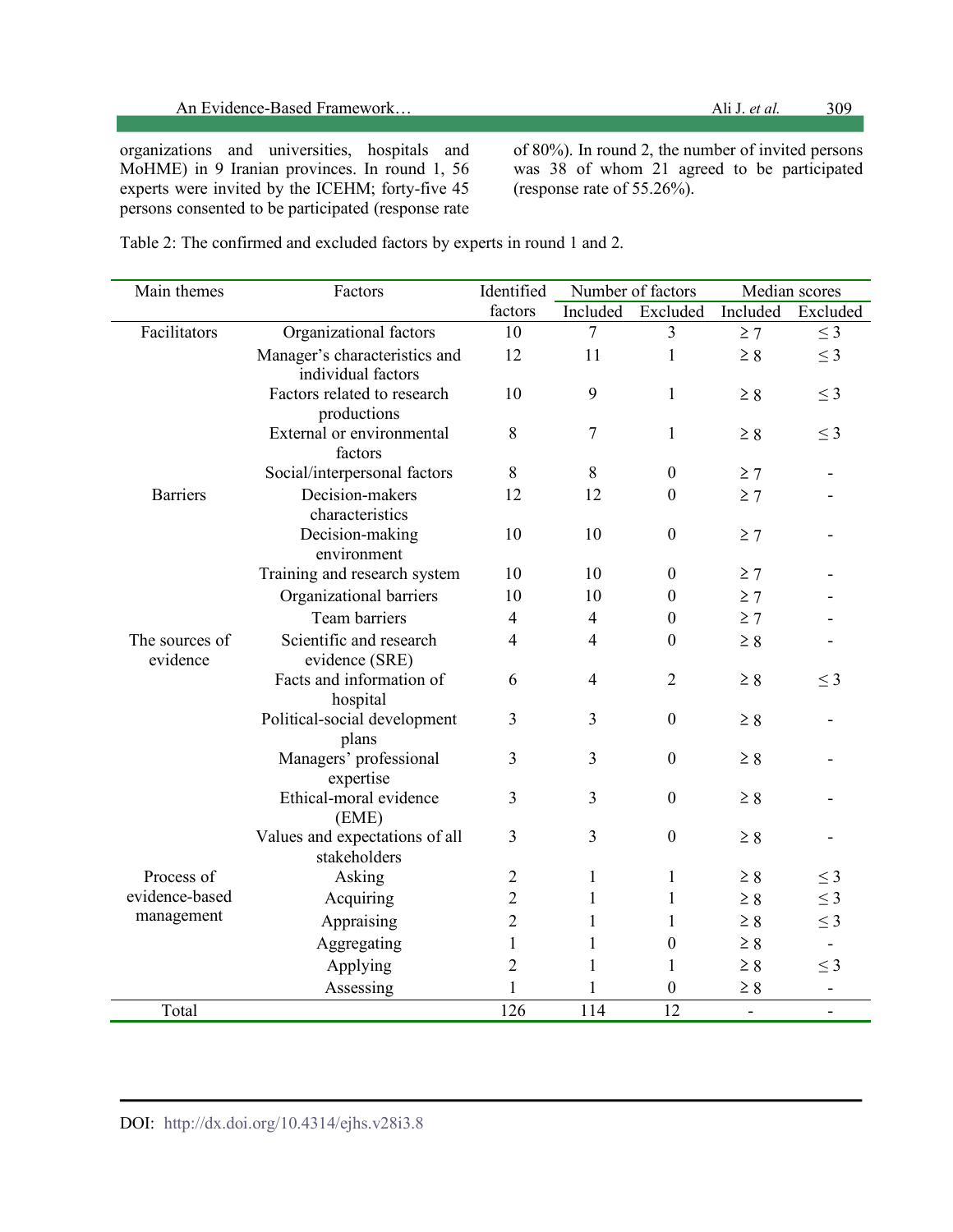We recruited a sufficient number of participants from the senior and executive managers in healthcare sector, academy members, professors of health policy, management, economics and other management sciences, experts in systematic review, and health information professionals.

Overall, 126 factors were selected using a synthesis of previous studies and interviews in round 1. In other words, facilitators, barriers, the sources of evidence and EBMgt process consisted of 48, 46, 22 and 10 factors, respectively. We described the categories of EBMgt process and other categories in more details in Table 2. In round 2, we used the median score. Based on median scores, many factors were found to be very important. Among the 48 factors identified related to facilitators from first-round 1, median scores of 6 factors were less than 3 and were excluded. Also, four of the factors related to EBMgt process and two of the factors related to sources of evidence were excluded.

On the other hand, all of the 46 factors related to barriers were confirmed by experts (median score higher than 7). Among the factors identified related to sources of evidence and EBMgt process, median scores of 6 factors were less than 3. These factors were deleted, as the majority of the participants believed that these factors could be combined in other factors. Finally, 46 barriers, 42 facilitators, 20 sources of evidence and 6 factors related to EBMgt process were selected and confirmed that in total included 114 factors.

## **DISCUSSION**

Using the Delphi technique, we confirmed the factors of EBMgt in the Iranian context with the known factors found in the scientific literature. The results showed that many of the factors found in the systematic review are also applicable to the Iranian context. In this study, the barriers to EBMgt, sources of evidence, facilitators, and EBMgt process were identified in the hospitals.

Evidence-based medicine movement has influenced prominent researchers and health managers in health services management. The EBMgt was not broadly used by healthcare administrators in the U.S up to 2006 (34-36).

Nowadays, Guo's study showed that healthcare managers have adopted an evidence-based management in their decision-makings (25). It is important for healthcare managers to adopt an EBMgt approach and use in decision-making process. Healthcare managers' decisions have a significant impact on the effectiveness of delivering quality care and on the success of healthcare organizations (22,25). In our study, 4 categories were obtained that it is necessary to use in order to develop an evidence-based framework. As shown in Figure 1, we identified the sources of evidence and management areas in EBMgt. Indeed, the evidence pyramid of EBMed has been converted to an evidence hexagon in EBMgt.The hexagonal points present the sources of evidence.

Evidence is an important part of practicing evidence-based management. Liang *et al.* listed seven sources of evidence for participants to rate their importance and frequency of use in relation to the decision-making process. These included internally developed data, best practice, stakeholders'/clients' expectations, instances of external practice, expert opinions, quantitative research, and qualitative research (16,22). Moreover, Barends *et al.* listed four main evidence types which include following items: the best available scientific research, organizational data, professional experience and judgment, and stakeholders' values and concerns (29).

In our study, according to type of evidence sources (six main sources with 20 sub-sources), healthcare managers were classified into 6 categories. The web space is divided into six areas that each area represents a particular style of management. For example, managers that use scientific-research evidence are scientific-oriented managers. Other areas of the web belong to data and fact-based, plan-based, expertise-oriented, ethics-oriented and shareholder-oriented managers.

Liang *et al.* and Barends *et al.* in their studies showed that EBMgt process is based on six steps (22, 29). In our study, depending on the type of problem, managers will select the best available evidence and its sources using EBMgt process. The EBMgt process includes the following steps: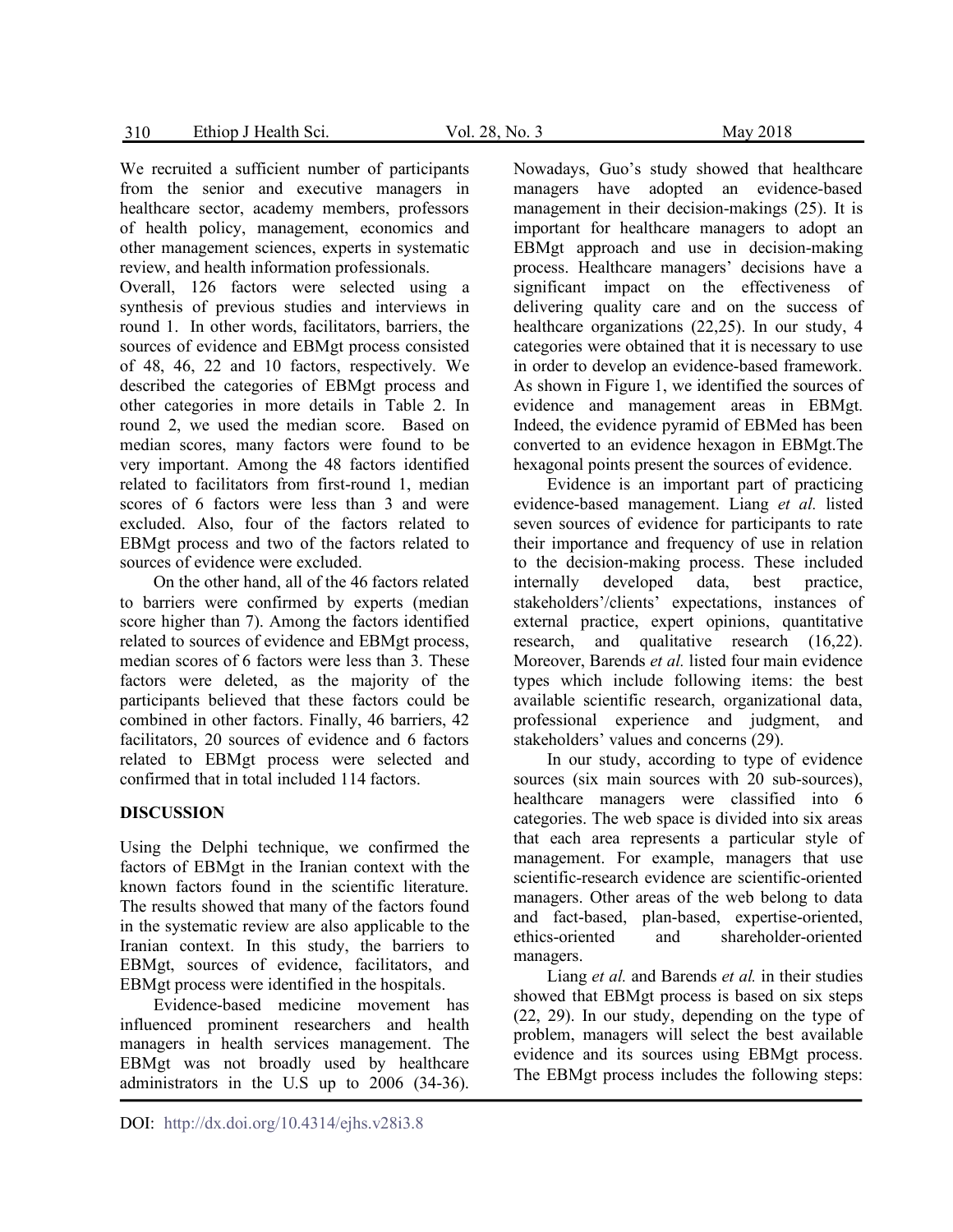1) asking, 2) acquiring, 3) appraising, 4) aggregating, 5) applying and 6) assessing. We

named them 6A that is an abbreviation of the words.



*Figure 1: Evidence-based framework for evidence-based management in healthcare organizations*

Based on the problem or the population, managers should use the best sources of evidence. As shown in Figure 1, a full evidencebased manager is a person who utilizes all the sources of evidence in a six-step process for decision-making. This process is evidence-based decision making (EBDM). The EBDM is axis of evidence-based management, and this is decision-making process that solves the problem.

 In EBDM, it is essential to understand the context in order to know better the interaction among these factors. In that context, factors such as facilitators, barriers and training organizations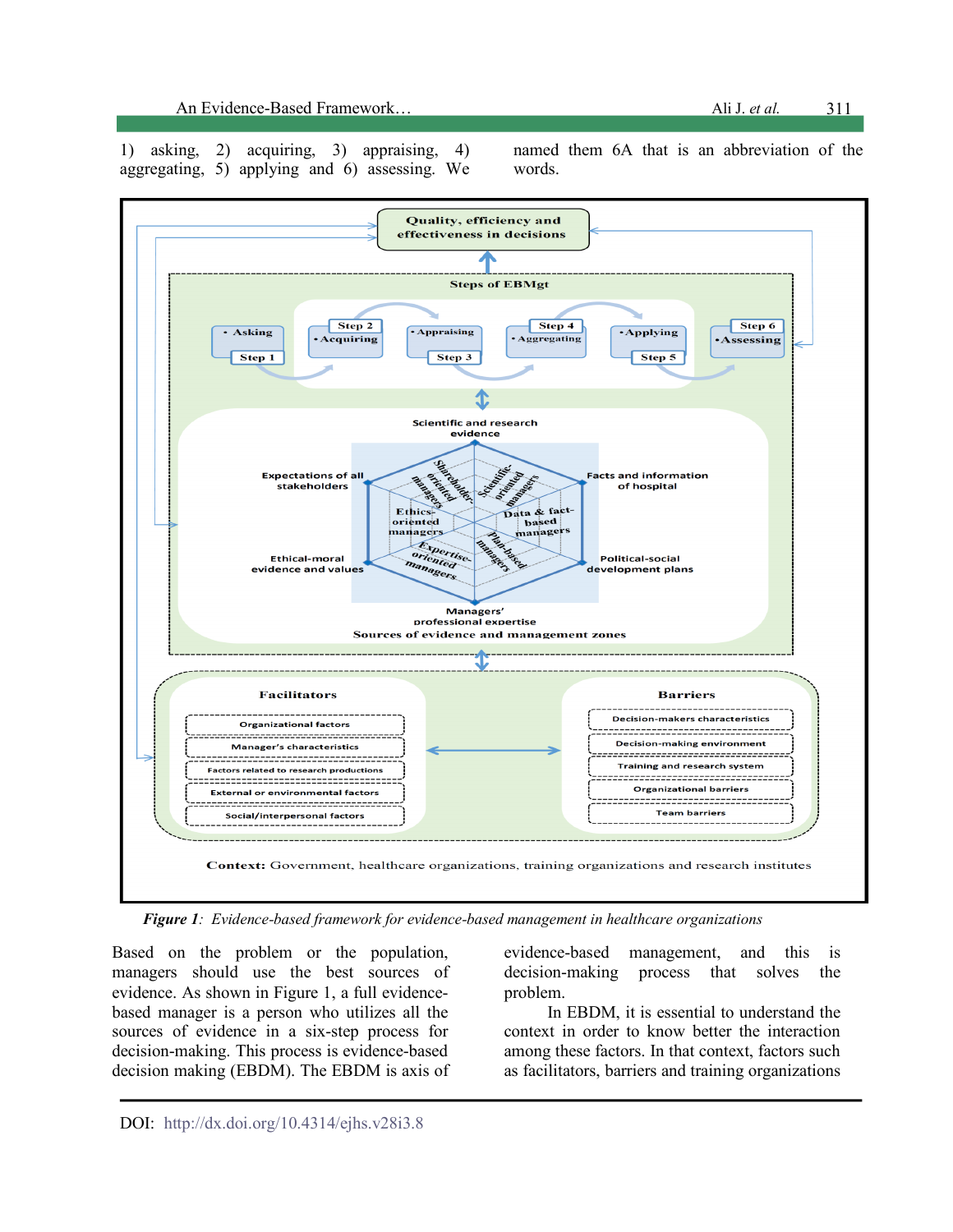and research institutes must be fully considered. The framework of evidence-based management can be considered as a good tool to better manage all the healthcare organizations. In this study, we tried to create an evidence-based framework for management of healthcare organizations. In addition, this framework is a practical model. It means that we can determine the management zones for each manager based on the sources of evidence confirmed in the Delphi.

In conclusion, based on the results of this study, more efforts in developing a culture that embraces evidence-based management among healthcare managers are needed. Healthcare managers need to more often consult scientificresearch findings for decision-making, including both qualitative and quantitative study in healthcare management, in addition to professional experience, political-social development plans, fact and information of hospital, and stakeholders' values and expectations.

Professional associations (academy of management, international scientific hospital associations, etc.) universities, private sectors and research agencies, practitioners and educators together need to conduct more EBMgt research, collect and organize EBMgt information resources and provide the synthesized information for practicing healthcare managers. This effort may help healthcare managers to more easily consult the best available evidence for their decisionmaking. Finally, an effort should be given to translate evidence into management practice so that healthcare managers can have a meaningful use of research findings in their healthcare organizations. It help guide healthcare leaders and managers in making better decisions.

Our study suggested that most participants had positive attitudes towards EBMgt and that a large majority of them believed that using evidence-based management can improve the quality of management decisions. Evidencebased management is important to improve the quality of management decisions, and hence, to improve service delivery system plus effectiveness and efficiency. Since EBMgt is an

emerging approach, its practice among healthcare managers has remained limited. Several factors exist at the healthcare level, among which, the organizational level and the personal level ones play different and considerable roles in affecting causing this lack of skill. We know that many healthcare managers lack of skills about adopting EBMgt. Thus, they must be trained by training organizations and research institutes.

This study has important implications for healthcare administrators. The findings of this study could help policy-makers and professional associations better understand healthcare managers' decision-making style. The outcomes of the study can be used for exploring some possible interventions that might increase the use of an evidence-based approach in healthcare management and reduce barriers to the adoption of EBMgt in the future; for example, to reduce the gap between research and practice in healthcare management. Moreover, few studies on the framework of EBMgt in healthcare management have been conducted. The EBMgt framework helps healthcare managers to view the pursuit of multiple evidence sources on a continuum based on levels of knowledge utilization. By using the hexagon of evidence sources, managers can recognize the best available evidence for management decisions, and in an EBDM process, make the best decisions.

This study has two limitations. The first limitation is that we only surveyed one criterion based on the importance of each factor. The second limitation is that the response rate in round 2 was low than in round 1. Higher Response rate could increase consistency of the study.

### **ACKNOWLEDGMENTS**

This research was based on an evaluation supported by the Deputy of Research Affairs at Tabriz University of Medical Sciences (TUOMS). The authors would like to acknowledge the contributions of the data collection team at the Iranian Center of Excellence in Health Management. In addition, we would like to thank Hassan Zadeh E,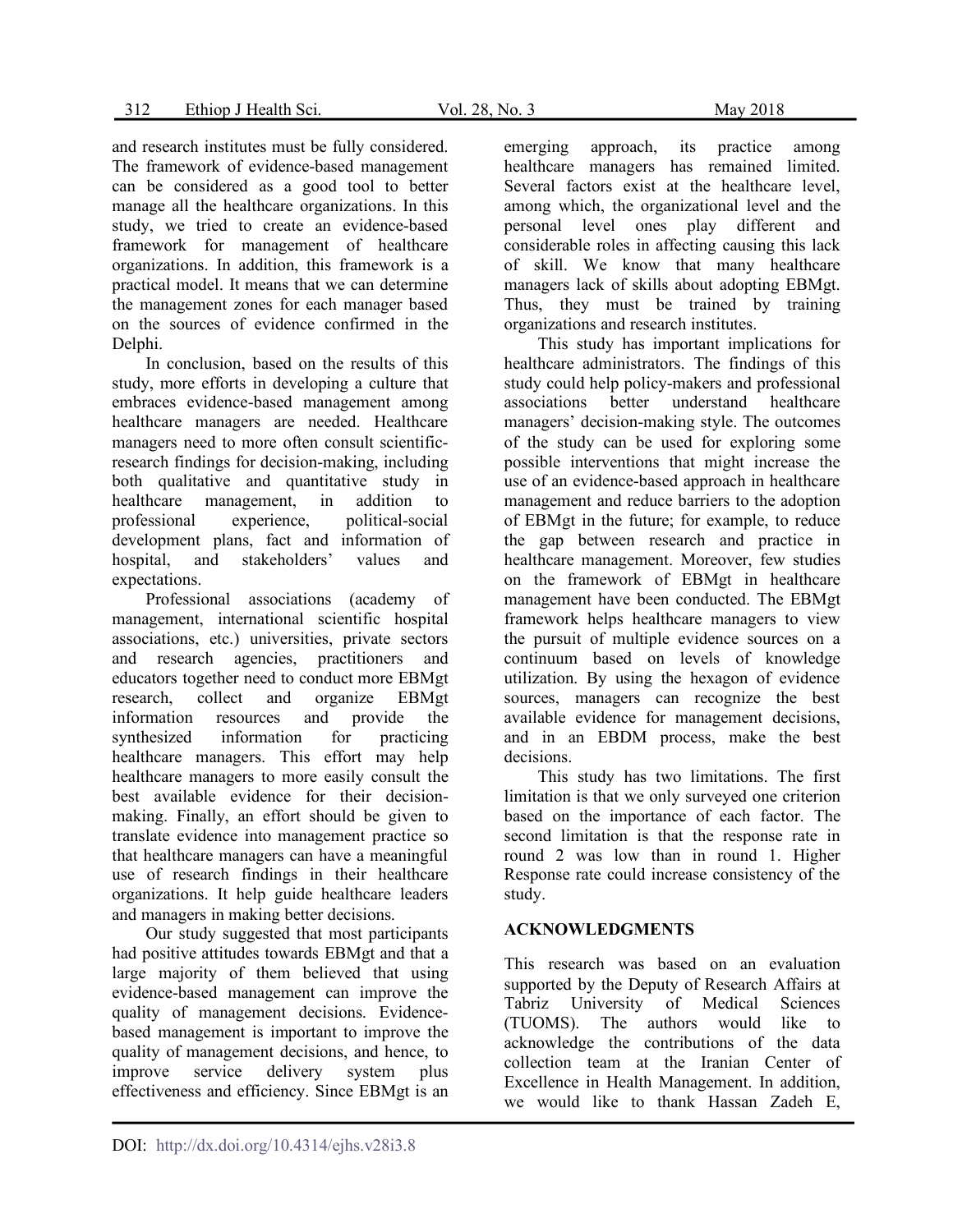Gharayie H, HaghGoshayie E and MosaZadeh, Y for helping in data collection and all the interviewees for giving their experiences. **REFERENCES**

- 1. Axelsson R. Towards an evidence based health care management. *The International journal of health planning and management*. 1998;13(4):307-17.
- 2. Shahmoradi L, Safadari R, Jimma W. Knowledge management implementation and the tools utilized in healthcare for evidence-based decision making: a systematic review. *Ethiopian journal of health sciences*. 2017;27(5):541-58.
- 3. Briner RB, Denyer D, Rousseau DM. Evidence-based management: Concept cleanup time? *Academy of Management Perspectives.* 2009;23(4):19-32.
- 4. Walshe K, Rundall TG. Evidence-based management: From theory to practice in health care. *The Milbank Quarterly*. 2001;79(3):429-57.
- 5. Janati A, Hasanpoor E, Hajebrahimi S, Sadeghi-Bazargani H. Health care managers' perspectives on the sources of evidence in evidence-based hospital management: A qualitative study in Iran. *Ethiopian Journal of Health Sciences*. 2017;27(6):659-68.
- 6. Kiaei MZ, Moradi R, Hasanpoor E, Mohammadi M, Taheri A, Ahmadzadeh MS. Hospital managers' perception of recent health care reform in teaching hospitals of Qazvin, Iran. *Biotechnology and Health Sciences*. 2015;2(4):42-58.
- 7. Sackett DL, Rosenberg WM, Gray JM, Haynes RB, Richardson WS. Evidence based medicine: what it is and what it isn't. *BMJ (Clinical research ed)*. 1996;312(23):71-82.
- 8. Alexander JA, Hearld LR, Jiang HJ, Fraser I. Increasing the relevance of research to health care managers: hospital CEO imperatives for improving quality and lowering costs. *Health care management review*. 2007;32(2):150-59.
- 9. Majdzadeh R, Yazdizadeh B, Nedjat S, Gholami J, Ahghari S. Strengthening evidence-based decision-making: is it possible without improving health system

stewardship? *Health Policy and Planning*. 2012;27(6):499-11.

- 10. Rousseau DM, Gunia BC. Evidence-Based Practice: The Psychology of EBP Implementation. *Annual Review of Psychology*. 2016;67(25):667-92.
- 11. White KR, Clement DG, Nayar P. Evidencebased healthcare management competency evaluation: alumni perceptions. *The Journal of health administration education*. 2006;23(4):335-49.
- 12. Janati A, Sadeghi-Bazargani H, Hasanpoor E, Sokhanvar M, HaghGoshyie E, Salehi A. Emergency response of Iranian hospitals against disasters: a practical framework for improvement. *Disaster medicine and public health preparedness.* 2017:1-6.
- 13. Guo R, Farnsworth TJ, Hermanson PM. Information Resources for Hospital Administrator Healthcare Management Decision-Making. *Journal of hospital librarianship.* 2015;15(3):274-83. Epub 2015/01/01.
- 14. Barends EGR, Briner RB. Teaching Evidence-Based Practice: Lessons From the Pioneers An Interview With Amanda Burls and Gordon Guyatt. *Academy of Management Learning & Education*. 2014;13(3):476-83.
- 15. Stewart R. A theory of change for capacity building for the use of research evidence by decision makers in Southern Africa. *Evidence and Policy*. 2015;11(4):547-57.
- 16. Liang ZM, Howard PF, Leggat SG, Murphy GB. A framework to improve evidenceinformed decision-making in health service management. *Australian Health Review.* 2012;36(3):284-90.
- 17. Moore J. Evidence Based Management--a Practical Guide for health Professionals. *British Journal of Anaesthesia*. 2002;88(3):464-82.
- 18. 18. Newhouse RP. Creating infrastructure supportive of evidence-based nursing practice: leadership strategies. *Worldviews on evidence-based nursing / Sigma Theta Tau International, Honor Society of Nursing*. 2007;4(1):21-91.
- 19. Hewison A. Evidence-based management in the NHS: is it possible? *Journal of Health*